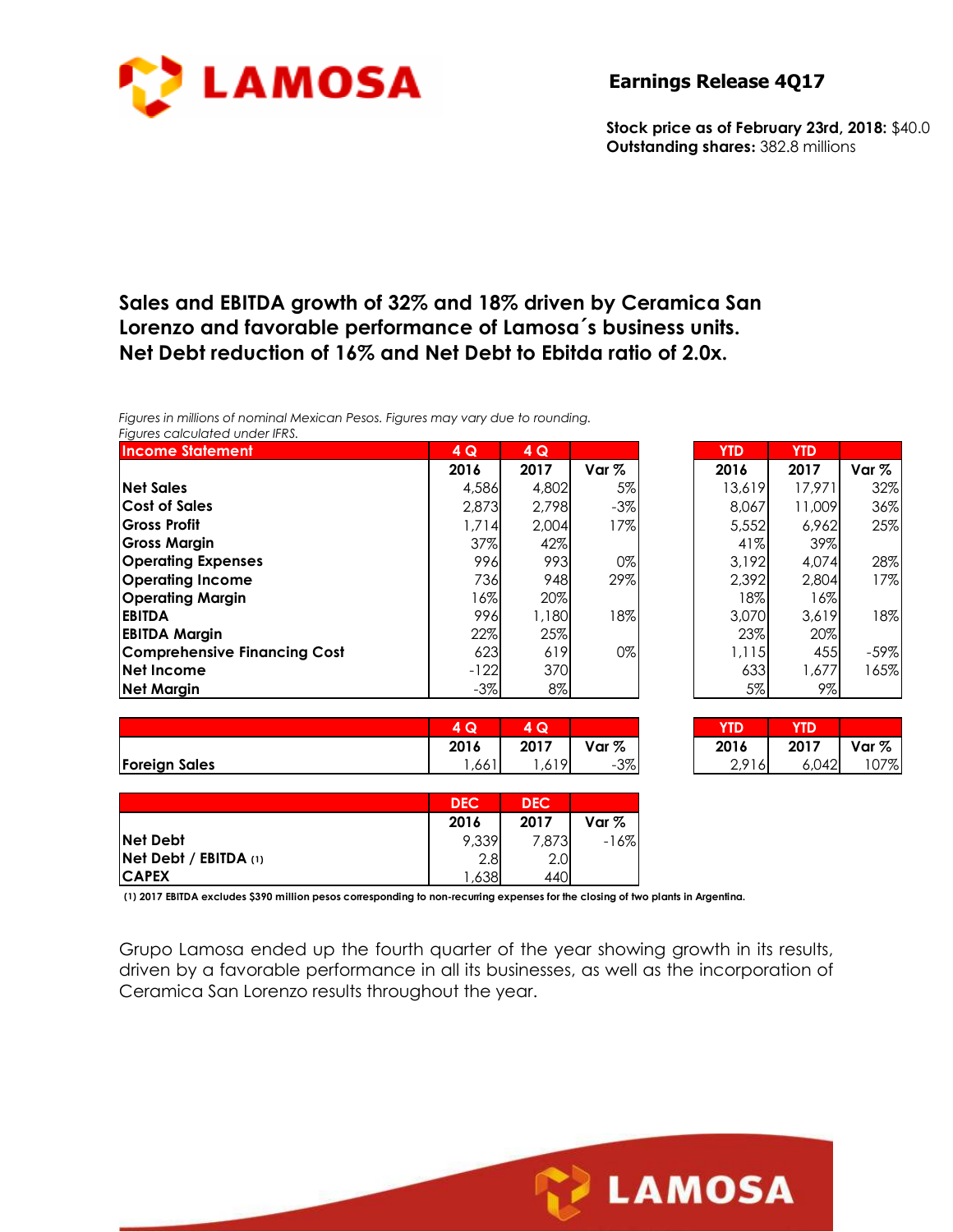

**LAMOSA** 

**San Pedro Garza García, Nuevo León, México, February 26th, 2018.** Grupo Lamosa, announces its results related to the fourth quarter of 2017.

*Figures in millions of Mexican Pesos. Figures may vary due to rounding.* 

### **SALES**

Net sales accumulated at the end of 2017 amounted to \$ 17,971 million pesos, 32% higher than the sales of \$13,619 million recorded the previous year. Sales made in Mexico showed a growth of 11%, a result obtained despite an environment of low economic growth in Mexico, as well as a pronounced deceleration of the construction and construction sectors during the last quarter of the year.



### **FOREIGN SALES**

Foreign sales, which include, in addition to the exports carried out from Mexico, the sales of subsidiaries abroad, were \$ 6,042 million pesos at the end of the year, representing a growth of 107% with respect to 2016, and a percentage of sales of 34%. This growth is largely explained by the incorporation of Ceramica San Lorenzo operations during the 12 months of 2017, while in 2016 its results were incorporated as of the fourth quarter.

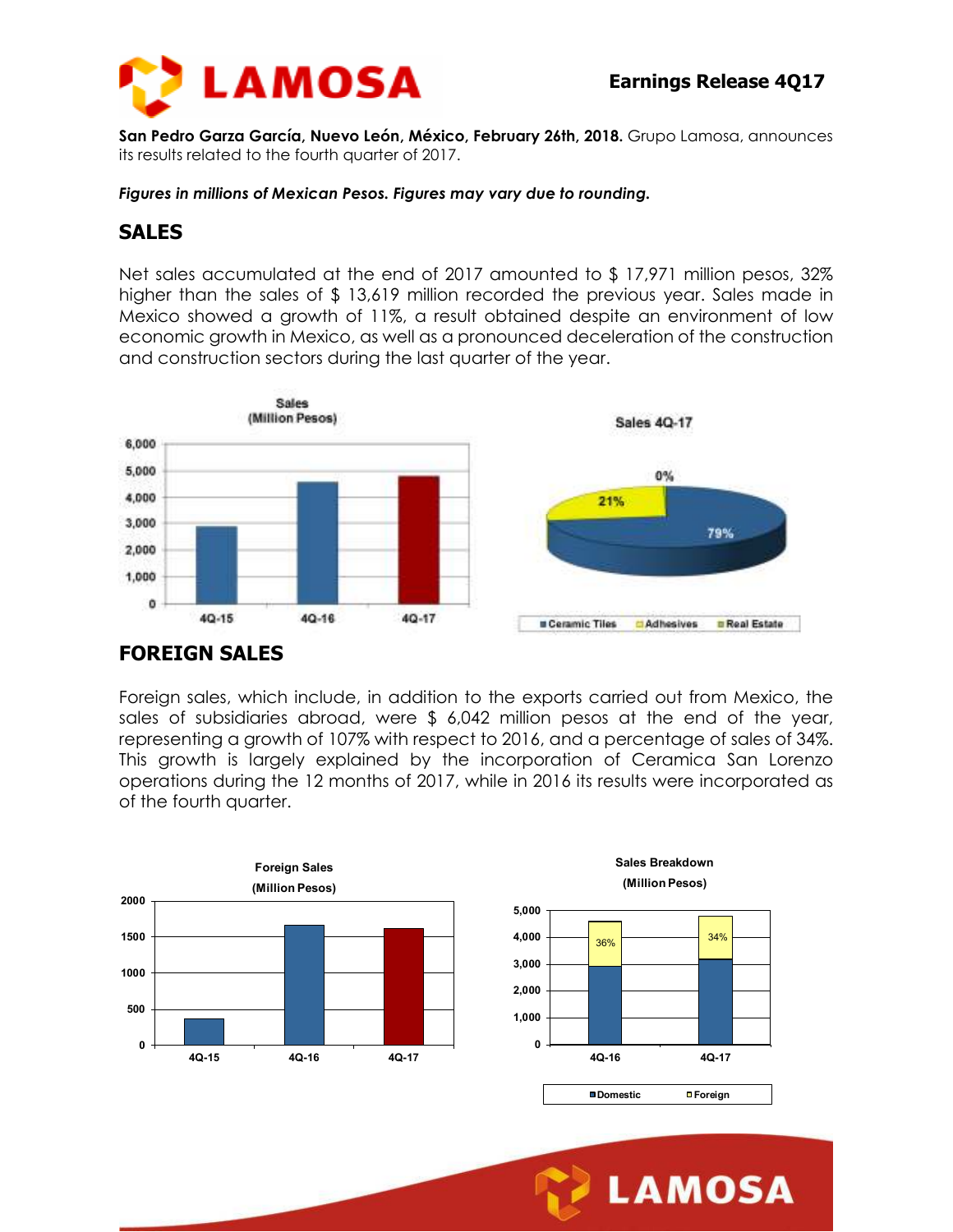**LAMOSA** 



The Group's business maintained its growth pace shown in recent years.

# **PERFORMANCE PER BUSINESS SEGMENT**

|                           |         | <b>Ceramic Tiles</b> |       | <b>Adhesives</b> |       |            |          | <b>Real Estate</b> |            | <b>Total</b> |        |            |
|---------------------------|---------|----------------------|-------|------------------|-------|------------|----------|--------------------|------------|--------------|--------|------------|
|                           | $4Q-16$ | 4Q-17                | Var   | $4Q-16$          | 4Q-17 | <u>Var</u> | $4Q-16$  | $4Q-17$            | <u>Var</u> | $4Q-16$      | 4Q-17  | <u>Var</u> |
| <b>Total Sales</b>        | 3,674   | 3,790                |       | 914              | 1,005 |            | 0        | 8                  |            | 5,384        | 5,633  |            |
| <b>Intersegment Sales</b> | 0       | 0                    |       | $-2$             | $-1$  |            |          | 0                  |            | -797         | $-831$ |            |
| <b>Net Sales</b>          | 3.674   | 3.790                | 3%    | 912              | 1.004 | 10%        | $\Omega$ | 8                  |            | 4.586        | 4,802  | 5%         |
| Ebit                      | 556     | 678                  | 22%   | 198              | 261   | 32%        | 0        | ◠                  |            | 736          | 948    | 29%        |
| Dep. y Amort. And Others  | 183     | 179                  | $-2%$ | 16               | 12    | $-27%$     | $\Omega$ | 0                  |            | 260          | 231    | $-11%$     |
| <b>EBITDA</b>             | 739     | 857                  | 16%   | 215              | 273   | 27%        | 0        | ົ<br>ے             |            | 996          | 1,180  | 18%        |
| %                         | 20%     | 23%                  |       | 24%              | 27%   |            |          |                    |            | 22%          | 25%    |            |

|                           | <b>YTD</b>           |        |                  | <b>YTD</b> |       |                    | <b>YTD</b> |      |              | <b>YTD</b> |          |            |
|---------------------------|----------------------|--------|------------------|------------|-------|--------------------|------------|------|--------------|------------|----------|------------|
|                           | <b>Ceramic Tiles</b> |        | <b>Adhesives</b> |            |       | <b>Real Estate</b> |            |      | <b>Total</b> |            |          |            |
|                           | 2016                 | 2017   | <b>Var</b>       | 2016       | 2017  | <u>Var</u>         | 2016       | 2017 | <u>Var</u>   | 2016       | 2017     | <u>Var</u> |
| <b>Total Sales</b>        | 10.165               | 14,201 |                  | 3.460      | 3,759 |                    |            | 17   |              | 16.656     | 21,278   |            |
| <b>Intersegment Sales</b> | 0                    | 0      |                  | $-5$       | $-5$  |                    |            | 0    |              | $-3.037$   | $-3.307$ |            |
| <b>Net Sales</b>          | 10.165               | 14.201 | 40%              | 3.454      | 3,753 | 9%                 |            | 17   |              | 13.619     | 17.971   | 32%        |
| Ebit                      | 1.726                | 1,897  | 10%              | 753        | 903   | 20%                | -1         |      |              | 2.392      | 2,804    | 17%        |
| Dep. y Amort. And Others  | 481                  | 645    | 34%              | 49         | 45    | $-7%$              | 0          | 0    |              | 678        | 815      | 20%        |
| <b>EBITDA</b>             | 2,207                | 2,542  | 15%              | 801        | 949   | 18%                | -1         |      |              | 3.070      | 3,619    | 18%        |
| $\frac{9}{6}$             | 22%                  | 18%    |                  | 23%        | 25%   |                    |            |      |              | 23%        | 20%      |            |

# **CERAMIC TILES BUSINESS**

Sales at the end of the year of the wall and floor tiles business, which incorporates Ceramica San Lorenzo operations, amounted to \$ 14,201 million pesos, representing 79% of consolidated sales and a 40% growth in relation to sales of \$ 10,165 million registered in 2016.

### **ADHESIVES BUSINESS**

Adhesives business revenues recorded during 2017 represented 21% of total Group sales, amounting to \$ 3,753 million pesos, 9% higher than sales of \$ 3,454 million corresponding to 2016.

### **OPERATING INCOME**

Operating income at the end of the year was \$ 2,804 million pesos, an amount that represented 16% of total sales and an increase of 17% in relation to the income of \$ 2,392 million pesos recorded during 2016. It is worth to mention that the operating result of the Group was impacted by \$ 390 million pesos of non-recurring expenses related to the closure of two plants in Argentina, according to the integration plan of Ceramica San Lorenzo. Excluding these expenses, the growth rate in operating income would be 34% and a margin to sales of 18%.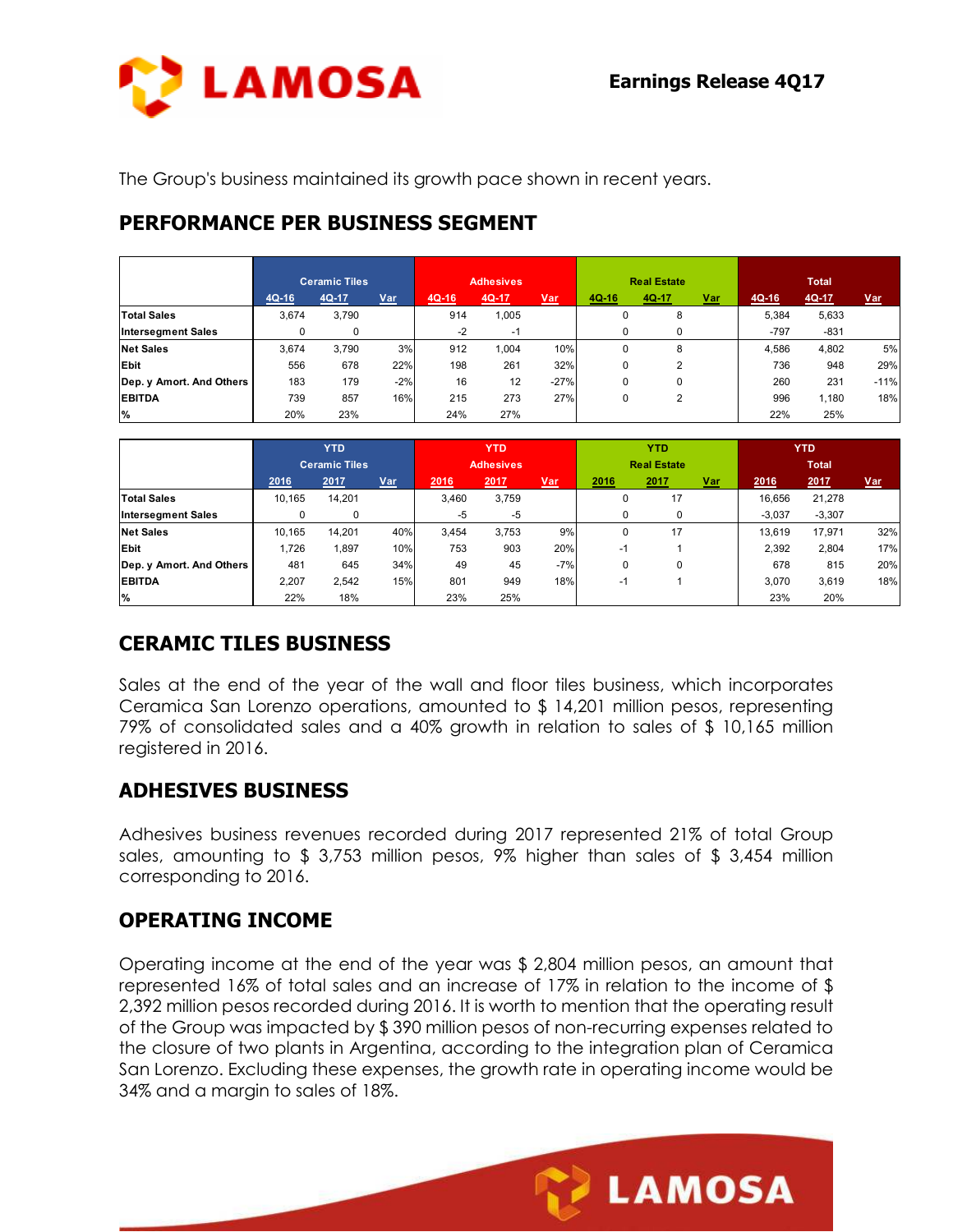

The accumulated Ebitda of the company at the end of the fourth quarter of the year amounted to \$ 3,619 million pesos, showing an increase of \$ 18% and a margin to sales of 20%. Excluding the non-recurring expenses mentioned above, EBITDA growth rate would be 31%, representing a sales margin of 22%.



### **NET INCOME**

At the end of 2017 the comprehensive financing result amounted to \$455 million pesos, showing a decrease of 59%, when compared to the \$ 1,115 million pesos recorded during 2016. Despite the 96% increase in net financial expenses derived from the increase in interest rates and the new debt in the fourth quarter of 2016 for the acquisition of Ceramica San Lorenzo, the appreciation of 4% of the peso versus the US dollar at the end of the year offset said increase, implying an exchange rate gain of \$ 217 million pesos, comparing favorably with the exchange loss of \$ 723 million recorded during 2016.

The net result of the company was benefited by the growth in the results of the Group's businesses, as well as by the reduction shown by the comprehensive financing result. The net profit recorded at the end of 2017 was \$ 1,677 million pesos, a figure that represented 9% of sales for the year and an increase of 165% in relation to the net income of \$ 633 million recorded in 2016.



**LAMOSA**